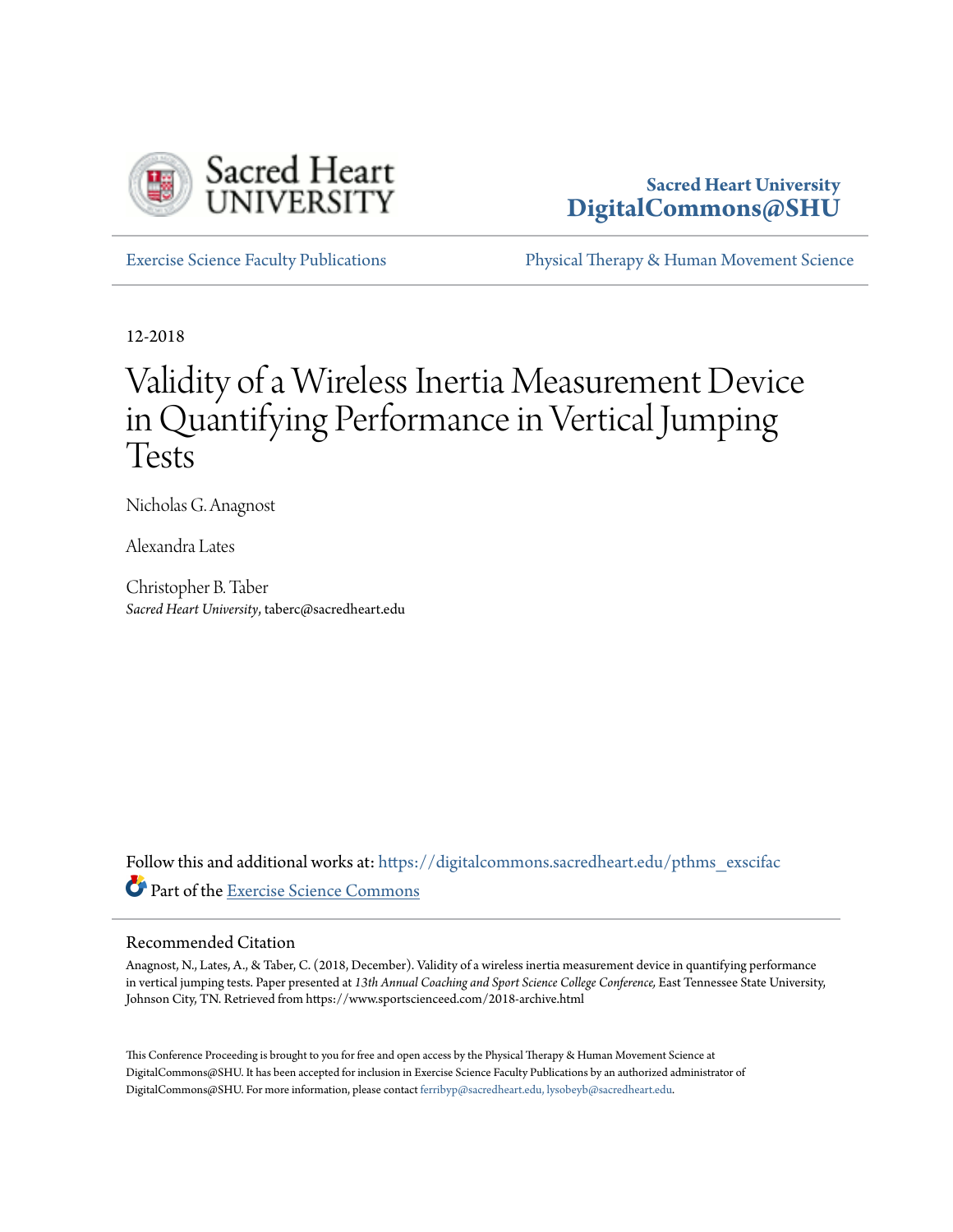### **VALIDITY OF A WIRELESS INERTIA MEASUREMENT DEVICE IN QUANTIFYING PERFORMANCE IN VERTICAL JUMPING TESTS**

Nicholas G. Anagnost<sup>1</sup>, Alexandra Lates<sup>1</sup>, Christopher B. Taber<sup>1</sup>

<sup>1</sup>Department of Physical Therapy and Human Movement Science, Sacred Heart University, Fairfield, CT, USA

**INTRODUCTION:** The use of technology in sport and fitness training has rapidly become a tool for both athletes and coaches in monitoring performance variables for optimizing training stimulus and recovery (Duking, Hotho, Holmberg, Fuss, & Sperlich, 2016; Peake, Kerr & Sullivan, 2018). Wireless fitness trackers, GPS and accelerometry devices are growing in popularity with the athletic population outside of the clinical setting due to their lower cost and ease of use compared to traditional clinical measurement tools (Dellaserra, Gao & Ransdell, 2014). With the increased popularity of these devices comes the necessity to understand and validate the information collected from them (Kooiman et al., 2015). Previous research has validated the measurement capability of wireless inertia sensors in the collection of curvilinear and linear velocity during upper body resistance exercise compared to 3D motion capture, which suggests it as a useful tool in a coaching environment (Sato, Beckham, Carroll, Bazyler, & Sha, 2015). Furthermore, wired or anchored devices limit the variety of exercises that can be measured, and may also present potentially more difficulty in managing data collection amongst several athletes simultaneously (Sato et al., 2015). Studies have examined the reliability and validity of wireless inertial sensor measurement compared to currently validated wired measurement tools like the GymAware (Orange et al., 2018). The use of specific algorithms to detect and measure different exercises restricts the extrapolation of results related to validity and reliability from one exercise to another (Sato et al., 2015). Few studies have been performed in relation to the validity of wireless inertia devices on measurement of vertical jumping performance. Therefore, the purpose of this study was to investigate the validity of a wireless measurement device on several types of vertical jump exercise. Specifically, this investigation examined static, countermovement, and drop jumps as measured with a wireless sensor compared with commercially available force plates.

**METHODS:** Twenty active individuals (10 males: 23.8±4.0 y, 77.1± 9.7 kg, 173.0±4.3 cm; 10 females: 21.5±1.3 y, 66.5±6.4 kg, 162.3±7.1 cm) participated in this study. All subjects signed and completed an informed consent prior to participation, which was reviewed and approved by the University's Institutional Review Board. Each individual was familiarized with the usage of the PUSH Band wearable sensor (PUSH<sup>TM</sup>, PUSH, Inc. Canada) and the force plates (2 separate 750mm x 250mm force plates; Vald Performance, Brisbane, QLD) prior to testing. The subjects were then given instructions on each jumping condition for each of the three vertical jump variations. Static jumps (SJ) were performed by having the subject place a near weightless polyvinyl chloride pipe (PVC) on their upper back in a back squat position and having the athlete squat down to 90° of knee flexion confirmed by a goniometer and complete a concentric only vertical jump after a countdown of "3, 2, 1, jump!" from the researcher. Countermovement jumps (CMJ) were performed by placing the PVC pipe in the back squat position and having the athlete perform a CMJ after a countdown of "3, 2, 1, jump!" from the researcher. Depth jumps (DJ) were completed from a 45cm plyometric box placed in front of the force plates. For safety and balance, an arm swing was allowed on DJ. Subjects were instructed to lead off with one foot, prepare for landing, and jump as high as possible following contact. Following this

> Center of Excellence **SPORT SCIENCE & COACH EDUCATION** East Tennessee State University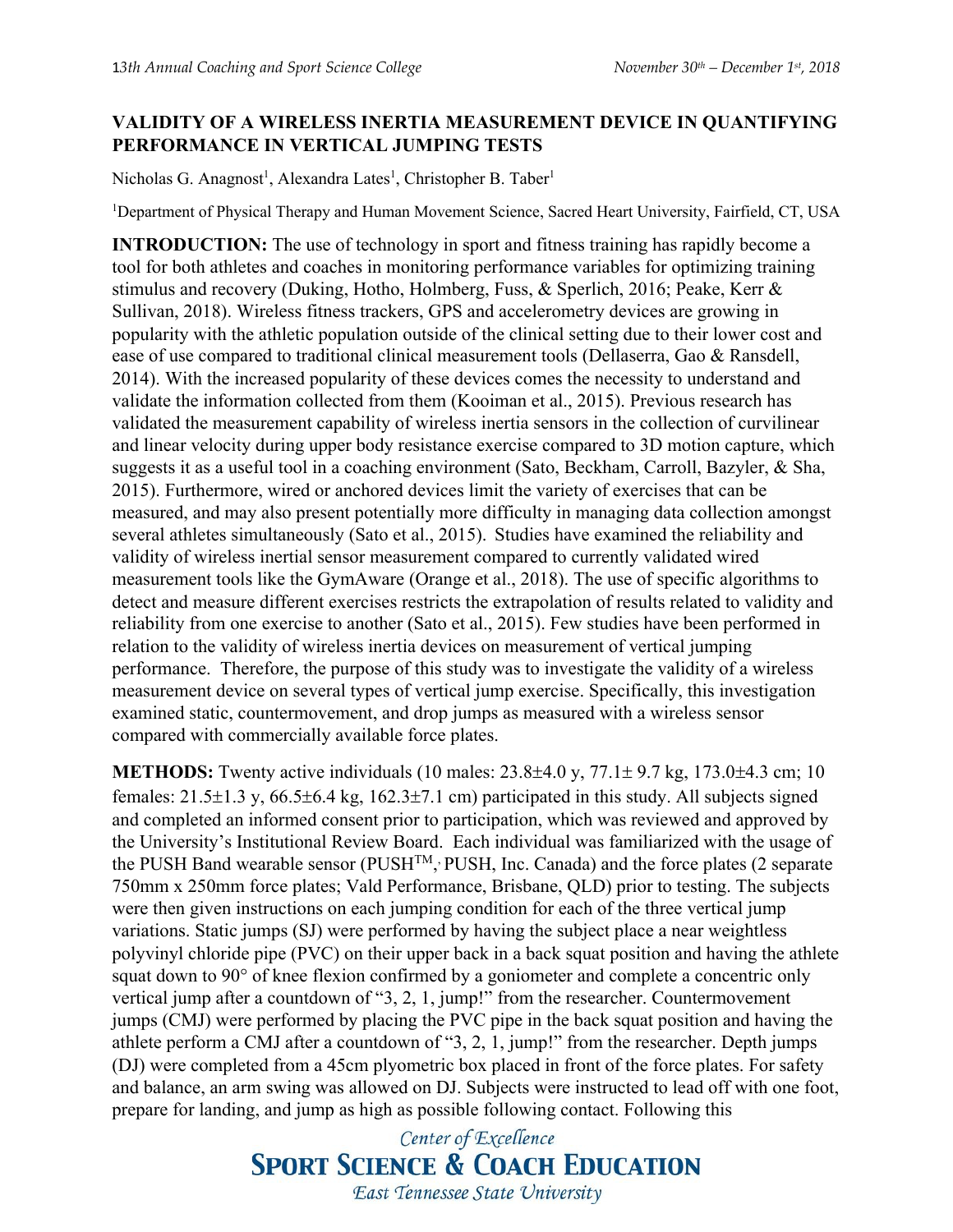familiarization, each subject performed a standardized warm up consisting of walking lunges, jumping jacks, and body weight squats. Following the warm up protocol, each athlete performed 10 vertical jumps of each jumping condition for a total of 30 jumps. The PUSH Band wireless sensor was worn on the waist, centered over the sacrum. The subjects performed all jumps on the force plates. Data from the wireless sensor and force plates was collected simultaneously.

Variables collected from this investigation were peak power (PP) and jump height (JH) for SJ and CMJ. Peak power and the reactive strength index (RSI) were collected for DJ. The PUSH Band data was collected from the PUSH Band using the PUSH Online Portal via Bluetooth to a wireless tablet and analyzed using the Train with Push software (iPad, Apple Inc., Cupertino, CA, USA). The force plate data was collected and analyzed using Force Deck software (Vald Performance, Brisbane, QLD). All data was collected at a sampling rate of 1000 Hz for both devices for the duration of the study. All variables for analysis were collected from the PUSH Band and force plates that were running concurrently and variables were obtained from outputs from their propriety software. Descriptive statistics of mean and standard deviation were calculated for all variables. Data was analyzed by using a paired Samples Statistics tests for all performance variables for each jump variety. Statistical significance was set at  $p \leq 0.05$  for all statistical analysis. All statistical analysis was completed using SPSS 25 (IBM, New York, NY, USA).

**RESULTS:** Descriptive data and results of paired samples t-test for all variables can be found in Table 1. For all variables collected except for the reactive strength index, statistically significant differences were observed ( $p \le 0.05$ ) between measurements from the PUSH Band and the Force Decks.

| <b>Jump Condition</b> | Unit                   | $Mean \pm SD$                                  | $\boldsymbol{p}$ |
|-----------------------|------------------------|------------------------------------------------|------------------|
| $SJJH$ (cm)           | <b>PB</b><br><b>FD</b> | $38.74 \pm 6.87$<br>$26.06 \pm 7.49$           | ${}_{0.001}$     |
| SJPP(W)               | <b>PB</b><br><b>FD</b> | $2818.33 \pm 926.73$<br>$3164.24 \pm 1007.35$  | ${}_{0.001}$     |
| CMJJH (cm)            | PF<br><b>FD</b>        | $37.78 \pm 7.79$<br>$25.52 \pm 8.09$           | ${}< 0.001$      |
| CMJPP(W)              | <b>PB</b><br><b>FD</b> | $2959.21 \pm 1003.29$<br>$3309.32 \pm 1040.30$ | ${}_{0.001}$     |
| $DJRSI$ (cm/ms)       | <b>PB</b><br><b>FD</b> | $0.72 \pm 0.33$<br>$0.70 \pm 0.24$             | 0.524            |
| DJPP(W)               | <b>PB</b><br><b>FD</b> | $5855.41 \pm 2462.09$<br>$7785.75 \pm 2323.54$ | ${}< 0.001$      |

**TABLE 1.** Descriptive statistics for All 200 Jump Trials

*Note: SJ=Squat Jumps; CMJ=Countermovement Jumps; DJ=Drop Jumps; JH=Jump Height; PP=Peak Power; RSI=Reactive Strength Index; PB= Push Band; FD=Force Decks. \* Significant difference (p ≤ 0.01) between devices.*

# Center of Excellence **SPORT SCIENCE & COACH EDUCATION** East Tennessee State University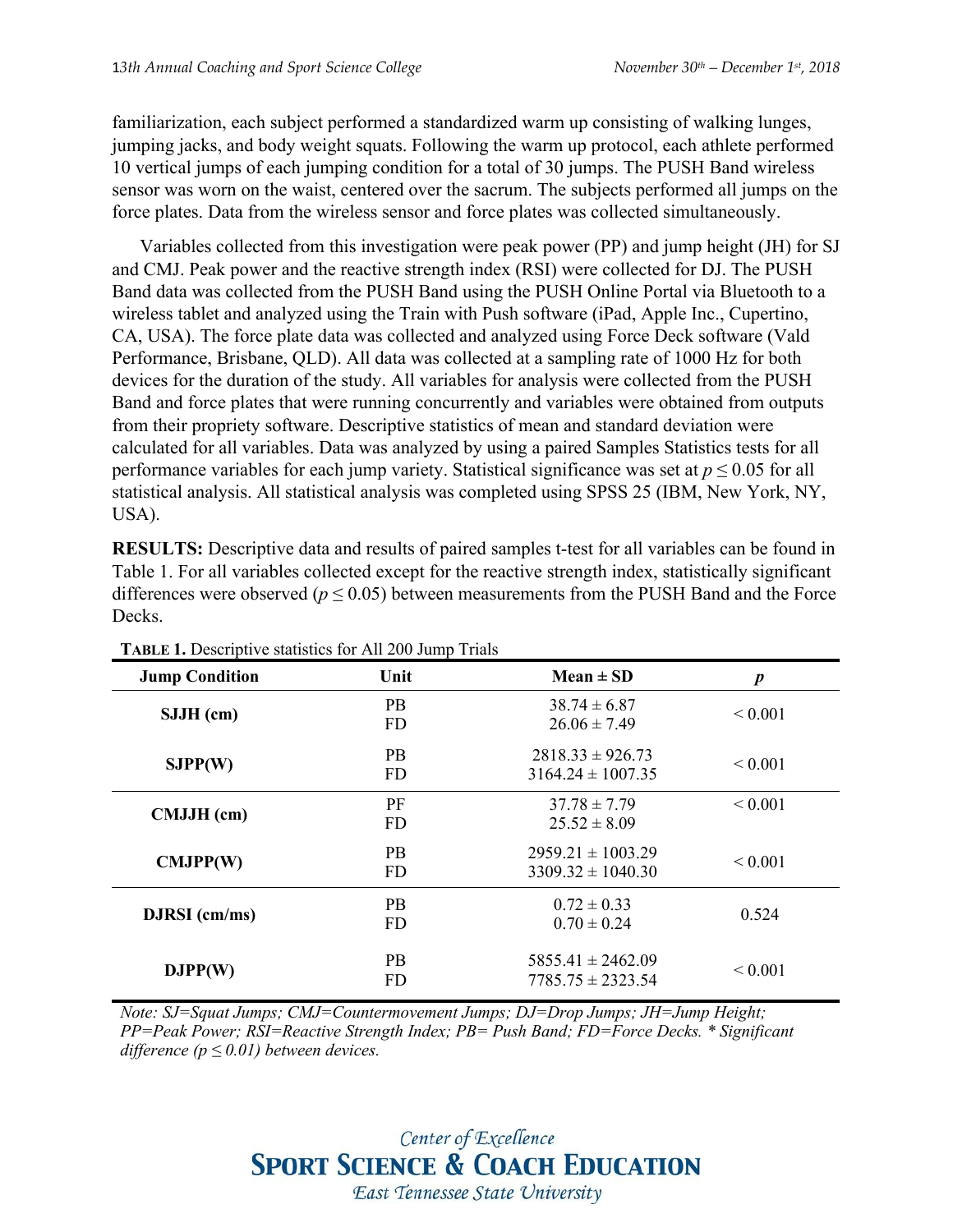**DISCUSSION:** The purpose of this study was to measure the validity of a wireless inertia sensor on variables related to performance in multiple vertical jumping exercises by comparing results to force plates. Overall, on all measures captured in this study, the inertia sensor was not in agreement with the force plates on any of the variables measured except for the reactive strength index. The sensor tended to inflate jump heights on both SJ (12.7cm) and CMJ (12.2cm). Discrepancies were found in PP measurements, with the sensor reporting lower values compared to the force plates for SJ (345W), CMJ (350W), and DJ (2,200W).

Our data diverges with data from (Sato et al., 2015) who found at slower speeds and controlled resistance exercise the wireless sensor and 3D motion capture were both in agreement for linear and curvilinear motion. It is important to note that the device was worn on the arm during the previous study, and worn around the waist above the sacrum in the present study, which may provide different results. A recent study (Orange et al., 2018) found the wireless sensor to be neither valid nor reliable in the back squat exercise when compared with a linear position transducer, except when compared in the measure of mean power. Our measurements against the force plates found the data not to be in agreement for jump height measured by flight time, however the data received from the wireless sensor was consistent in providing similar measurement each time it was sampled from the device. Some of the disagreement between devices could be due to the proprietary algorithms used for calculation of variables in question. Future studies should compare this device against both 3D motion capture devices and linear position transducers to determine the validity of these devices in measurement jump performance.

In conclusion, using this wireless sensor for jumping performance when compared with force plates provides data not valid for measurement of JH and PP in SJ, CMJ, and DJ. Measurement of RSI was acceptable from the analysis in this study. Other types of exercises requiring the PUSH wireless device to be worn by the athlete should be examined compared to either force plates or 3D motion capture analysis to determine validity and reliability. Between-device consistency could also be measured, as only one wireless device was utilized during this study; future studies should consider testing multiple units for a larger data pool. In order to reduce some of the variability between devices it is recommended that devices be assigned to specific players in order to monitor long term changes. Wireless sensors provide a lower cost option and time sensitive alternative for coaches and athletes to monitor their performance during a training session and longitudinally for training adaptations. Utilizing units across a team offers a novel way to quickly establish benchmark performance variables at various points during the competitive season and training year, giving coaches objective feedback while using time already set aside for training, as opposed to separate testing sessions or utilizing one piece of equipment. The software frequently paired with wireless devices, and especially the PUSH Band, offers a more simplistic interface for coaches to monitor performance variables in real-time and remain mobile in a gym setting. Data collected with this method is easily organized and can be easily distributed among several individuals. Further research is warranted in order to determine the measurement validity of this device against other competing wireless devices to the current gold standard measurement options.

> Center of Excellence **SPORT SCIENCE & COACH EDUCATION** East Tennessee State University